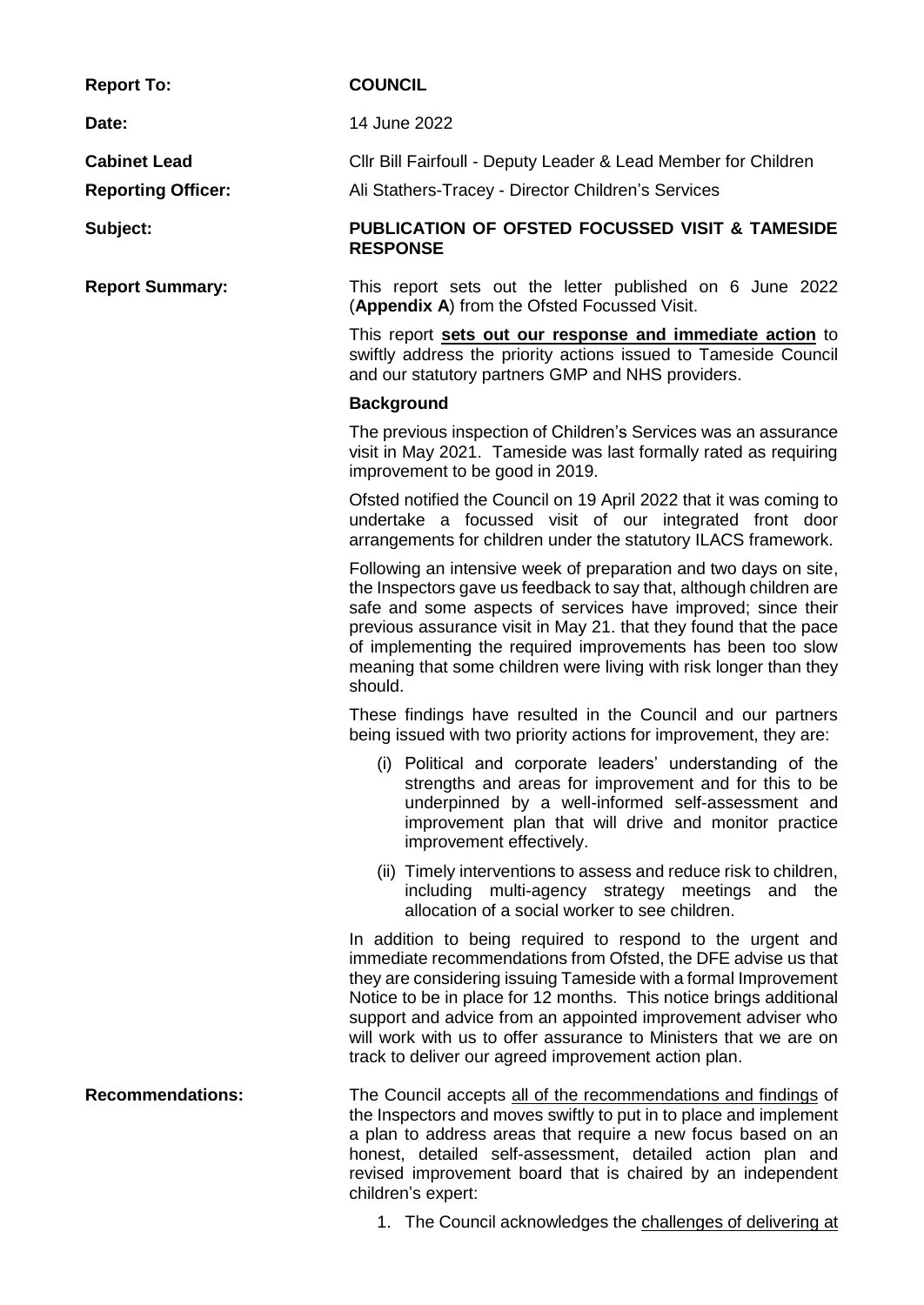pace to improve services for children under previous leadership arrangements, including the impact of changes in Senior Officers for Children's Social Care during 2021- 22.

- 2. The Director of Children's drive forward the recruitment and refined structures of a completely refreshed Leadership team for the social care system already initiated under the new Director of Children's Services.
- 3. The Council and its statutory partners commission a peer review of the effectiveness of Children's Safeguarding Partnership arrangements working with Stockport as our partner in practice. The review findings to report to the Children and Families scrutiny committee by autumn 2022.
- 4. The Council tasks the newly created Children and Families scrutiny committee to hold the Lead member for Children and DCS to account for progress of the improvement plan and improvement board on a quarterly basis.
- 5. The Council & Children and Families scrutiny committee to receive assurance from the Corporate Parenting Board that the whole Council and all partners work relentlessly to maximise opportunities for children and young people, including care leavers accommodation choice, work opportunities and inclusive education and training opportunities.
- 6. The Council endorses the draft transformational plan to move Children's delivery teams in to revised office accommodation in the four localities that better meets the needs of the children and families that we support and directly supports front line workers and managers.
- 7. The Council endorses the working draft response to Ofsted as set out in this report and the Improvement Plan attached at A**ppendix B**), which is draft as it requires consultation with all partner agencies and stakeholders including Scrutiny and approval by Ofsted.

## **Corporate Plan:** To achieve our priorities:

- Very best start in life where children are ready to learn and encouraged to thrive and develop
- Aspiration and hope through learning and moving with confidence from childhood to adulthood
- Resilient families and supportive networks to protect and grow our young people

**Policy Implications:** In line with policy and intended to strengthen approach and ensure robust challenge and holding to account of all stakeholders.

**Financial Implications:**

**(Authorised by the Borough Treasurer)**

In recognition of the priority that the Council has placed on achieving improvements in Children's Services, significant additional resources have been allocated to the Directorate over the last few years.

More recently, in response to the Ofsted Focussed Visit in May 2021, additional non-recurrent funding of £966K was approved from the Council's Medium Term Financial Strategy (MTFS) Reserve. This additional two year investment was provided to increase capacity to deliver service improvements.